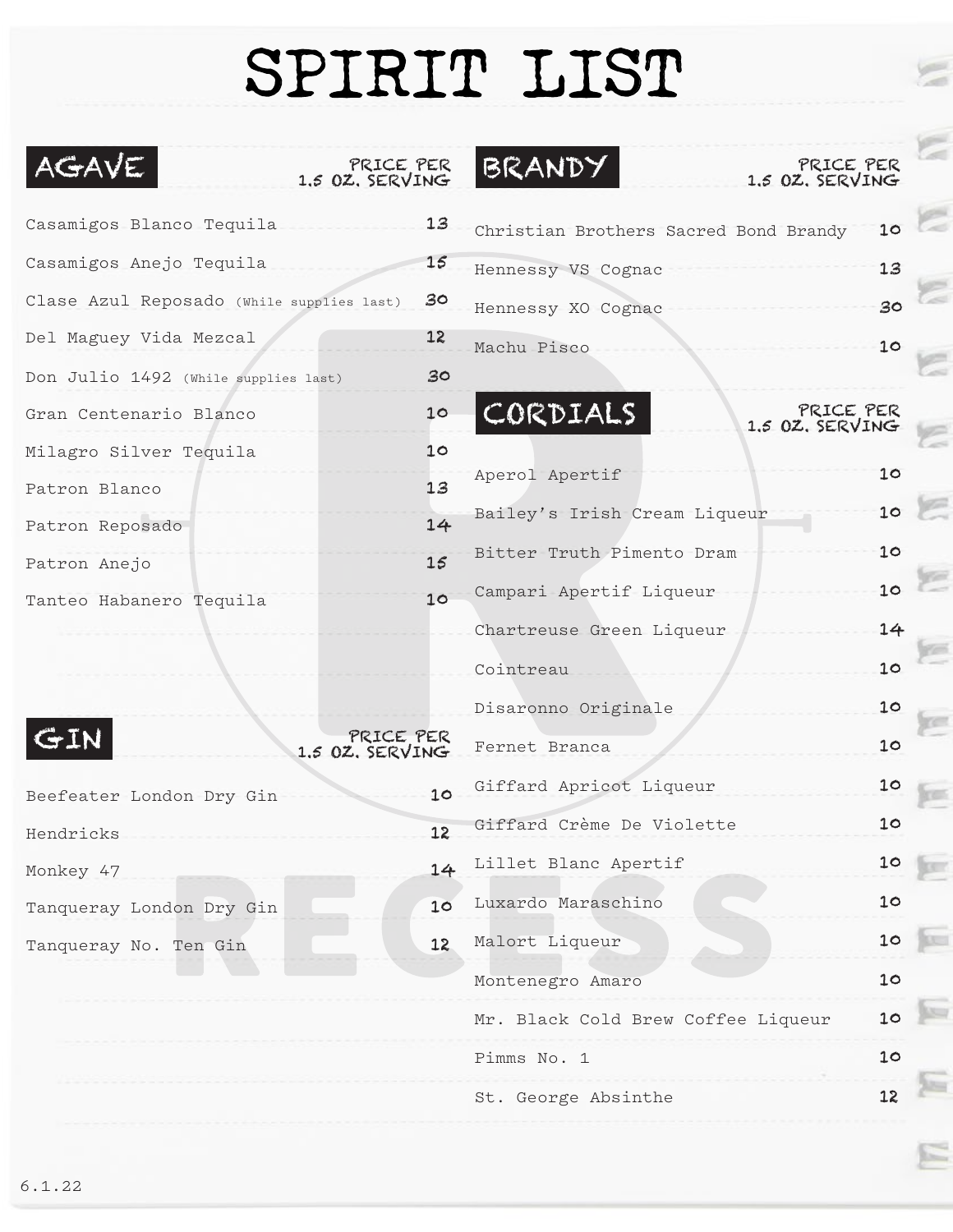## SPIRIT LIST

E

G

S

E

E

E

E

E

gas.

per

**Fox** 

E

E

**Sec** 

G

 $\Xi$ 

| VODKA<br>PRICE PER<br>1.5 OZ. SERVING      |    | <b>BOURBON</b><br>PRICE PER<br>1.5 OZ, SERVING |    |
|--------------------------------------------|----|------------------------------------------------|----|
| Absolute Vodka                             | 10 | Angels Envy Kentucky Straight                  | 16 |
| Belvedere Vodka                            | 11 | American Highway                               | 20 |
| Deep Eddy (Gluten Free)                    | 10 | Basil Hayden Kentucky Straight                 | 13 |
| Grey Goose Vodka                           | 12 | Belle Meade                                    | 10 |
| Ketel One Botanical Grapefruit Rosé        | 10 | Blantons (While Supplies Last)                 | 25 |
| Ketel One Vodka                            | 11 | Bowman Brothers                                | 11 |
| Stolichnaya Vanilla Vodka                  | 10 | Isaac Bowman                                   | 11 |
| Wheatley Vodka                             | 10 | Buffalo Trace Bourbon                          | 13 |
|                                            |    | Bulleit Frontier Bourbon                       | 11 |
| SUGAR CANE<br>PRICE PER<br>1.5 OZ. SERVING |    | Colonel EH Taylor Small Batch                  | 18 |
| Bacardi Rum 8 Anos                         | 10 | (While Supplies Last)                          |    |
| Bacardi Superior Rum                       | 12 | Eagle Rare (While Supplies Last)               | 18 |
| Brugal Anejo Rum                           | 14 | Few Bourbon Whiskey                            | 13 |
| Plantation Pineapple Rum                   | 10 | Four Roses Small Batch                         | 11 |
| Sailor Jerry Spiced Rum                    | 12 | Heaven's Door Tennessee Bourbon                | 14 |
| Novo Fogo Cachaça                          | 12 | Heaven's Door Bootleg #3                       | 60 |
|                                            |    | High West Prairie                              | 12 |
|                                            |    | Jefferson's Bourbon                            | 12 |
|                                            |    | Kentucky Owl                                   | 20 |
|                                            |    | Knob Creek Kentucky Straight                   | 10 |
|                                            |    | Koval Single Barrel Bourbon Whiskey            | 16 |
|                                            |    | Makers Mark Kentucky Straight                  | 10 |
|                                            |    | Michters Small Batch Bourbon                   | 13 |
|                                            |    | Penelope Toasted Barrel Strength               | 15 |
|                                            |    | Very Old Barton                                | 10 |
|                                            |    | Smoke Wagon                                    | 13 |
|                                            |    |                                                |    |